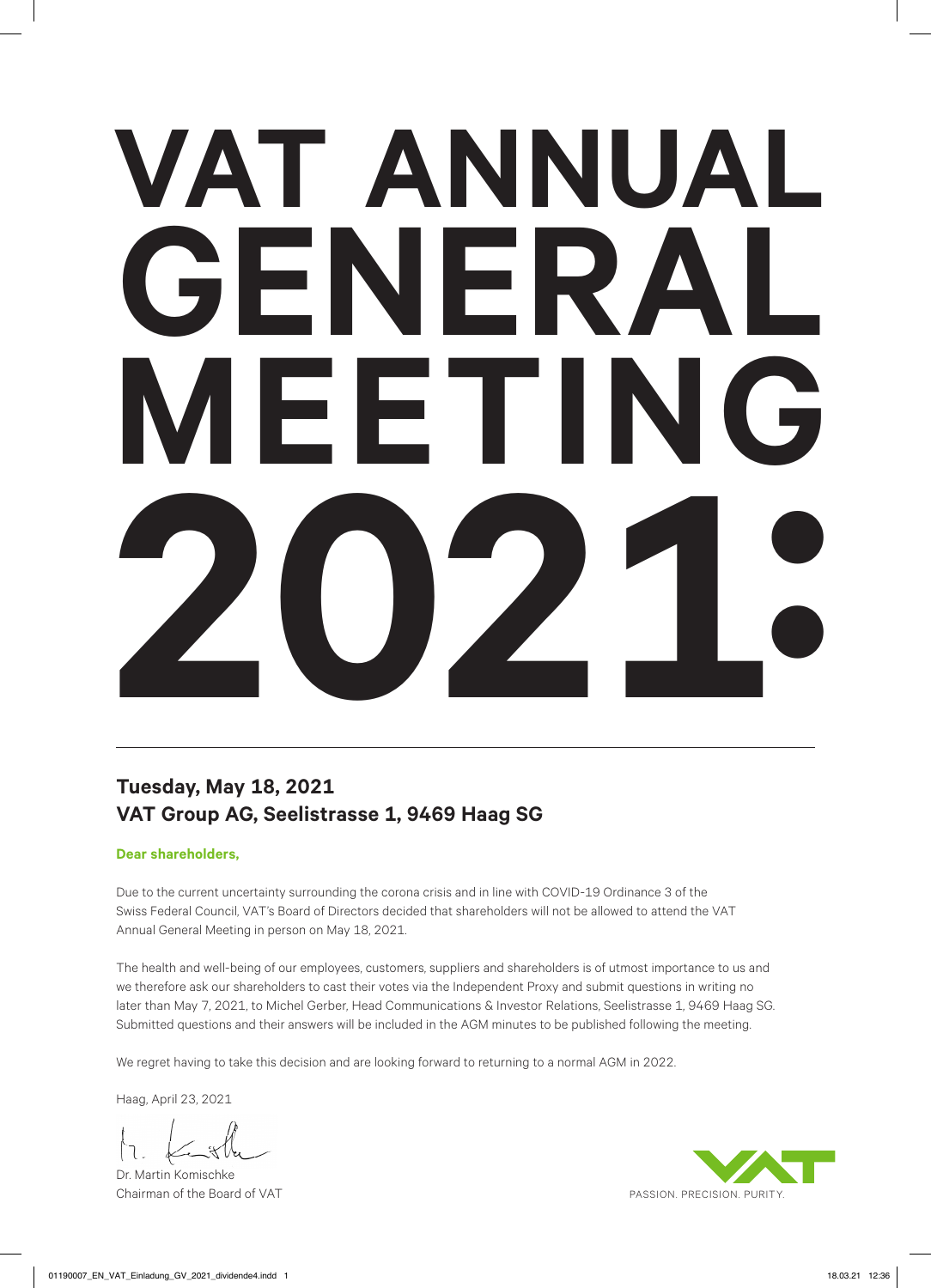

## Agenda and Proposals

#### **1. Approval of 2020 Annual Report**

**Proposal** The Board of Directors proposes that the Annual General Meeting approves the 2020 Annual Report, the statutory financial statements of VAT Group AG and the consolidated financial statements for the 2020 financial year and acknowledges receipt of the audit report.

#### **2. Appropriation of Results and Distribution of a Dividend**

#### **2.1. Appropriation of Results**

**Proposal** The Board of Directors proposes that the Annual General Meeting approves that the accumulated profit of CHF 320,807,607 (comprising retained earnings of CHF 166,398,304 carried forward from the previous year and the gain for the period 2020 of CHF 154,409,303) be carried forward to the new account.

#### **2.2. Dividend Distribution**

**Proposal** The Board of Directors proposes to the Annual General Meeting to pay a dividend of CHF 4.50 per registered share, CHF 2.25 from accumulated gains and CHF 2.25 from reserves from capital contributions.

If this proposal is approved, the distribution from accumulated gains and from reserves from capital contribution will be made on May 25, 2021. The CHF 2.25 paid from reserves from capital contribution will be free of Swiss federal withholding tax and will not be subject to income tax for Swiss resident individuals holding shares as a private investment. The last trading day with entitlement to receive a distribution is May 19, 2021. The shares will be traded ex-dividend as of May 20, 2021.

#### **3. Discharge of the Members of the Board of Directors and the Group Executive Committee**

**Proposal** The Board of Directors proposes that the Annual General Meeting grants discharge to all members of the Board of Directors and of the Group Executive Committee (GEC) for the 2020 financial year in a single vote.

#### **4. Elections**

#### **4.1. Re-election of the Chairman of the Board of Directors and further Members of the Board of Directors**

4.1.1. Re-election of Martin Komischke as member of the Board of Directors and Chairman of the Board of Directors

**Proposal** The Board of Directors proposes that the Annual General Meeting re-elects Martin Komischke as member of the Board of Directors and Chairman of the Board of Directors until the end of the next Annual General Meeting.

4.1.2. Re-election of Urs Leinhäuser as member of the Board of Directors

**Proposal** The Board of Directors proposes that the Annual General Meeting re-elects Urs Leinhäuser as member of the Board of Directors until the end of the next Annual General Meeting.

4.1.3. Re-election of Karl Schlegel as member of the Board of Directors

**Proposal** The Board of Directors proposes that the Annual General Meeting re-elects Karl Schlegel as member of the Board of Directors until the end of the next Annual General Meeting.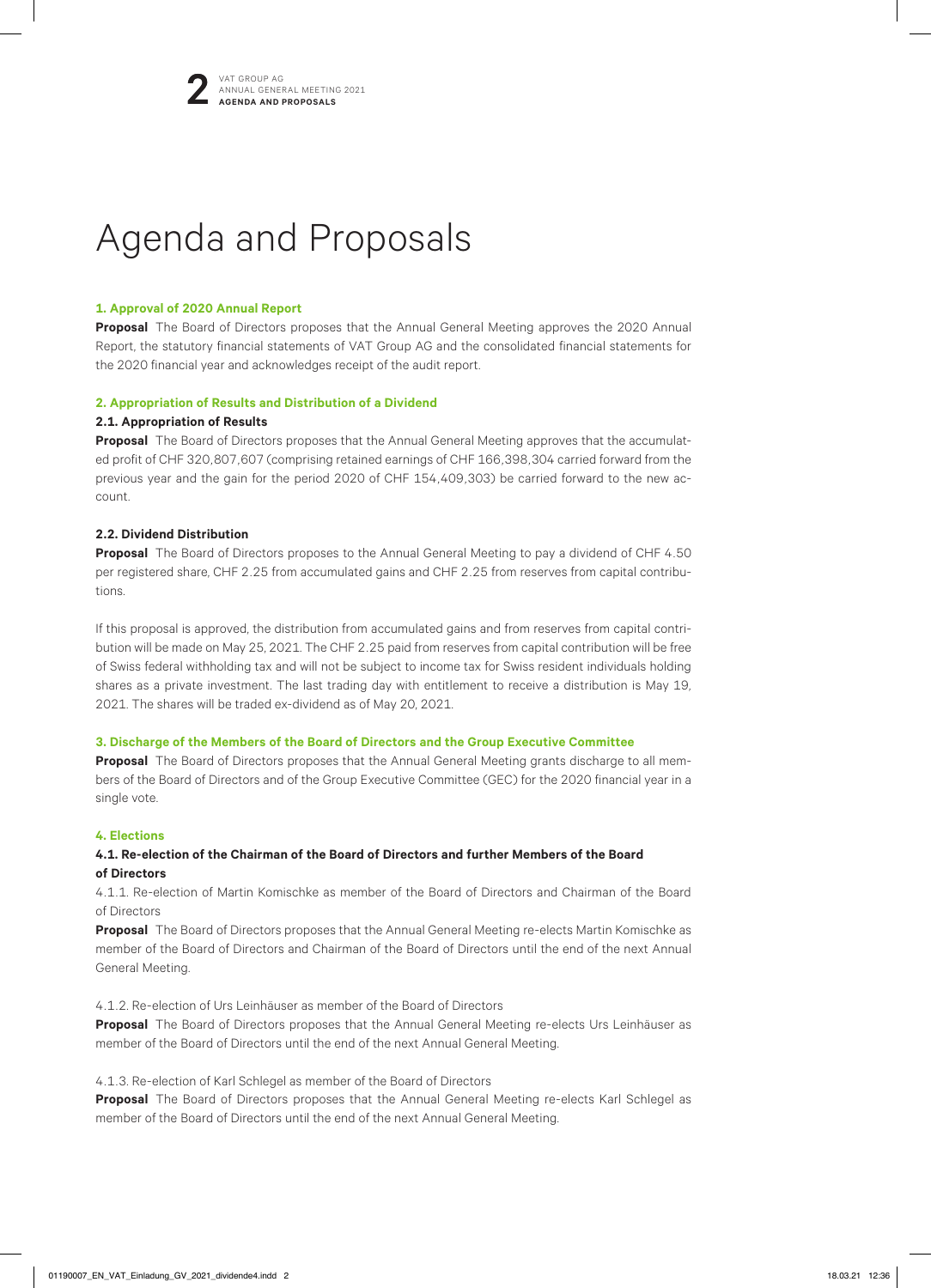

4.1.4. Re-election of Hermann Gerlinger as member of the Board of Directors **Proposal** The Board of Directors proposes that the Annual General Meeting re-elects Hermann Gerlinger as member of the Board of Directors until the end of the next Annual General Meeting.

#### 4.1.5. Re-election of Heinz Kundert as member of the Board of Directors

**Proposal** The Board of Directors proposes that the Annual General Meeting re-elects Heinz Kundert as member of the Board of Directors until the end of the next Annual General Meeting.

4.1.6. Re-election of Libo Zhang as member of the Board of Directors **Proposal** The Board of Directors proposes that the Annual General Meeting re-elects Libo Zhang as member of the Board of Directors until the end of the next Annual General Meeting.

4.1.7. Re-election of Daniel Lippuner as member of the Board of Directors **Proposal** The Board of Directors proposes that the Annual General Meeting re-elects Daniel Lippuner as member of the Board of Directors until the end of the next Annual General Meeting.

#### **4.2. Re-election of the Members of the Nomination and Compensation Committee**

**Proposal** The Board of Directors proposes that the Annual General Meeting re-elects individually the following persons each as members of the Nomination and Compensation Committee until the end of the next Annual General Meeting:

4.2.1. Re-election of Martin Komischke as member of the Nomination and Compensation Committee

4.2.2. Re-election of Karl Schlegel as member of the Nomination and Compensation Committee

4.2.3. Re-election of Heinz Kundert as member of the Nomination and Compensation Committee

#### **5. Re-election of the Independent Proxy**

**Proposal** The Board of Directors proposes that the Annual General Meeting re-elects Roger Föhn, attorney-at-law, Kalchbühlstrasse 4, 8038 Zurich, as Independent Proxy from May 18, 2021, until the end of the next Annual General Meeting.

#### **6. Re-election of the Statutory Auditors**

**Proposal** The Board of Directors proposes that the Annual General Meeting re-elects KPMG AG, St.Gallen, as Statutory Auditors for the financial year 2021.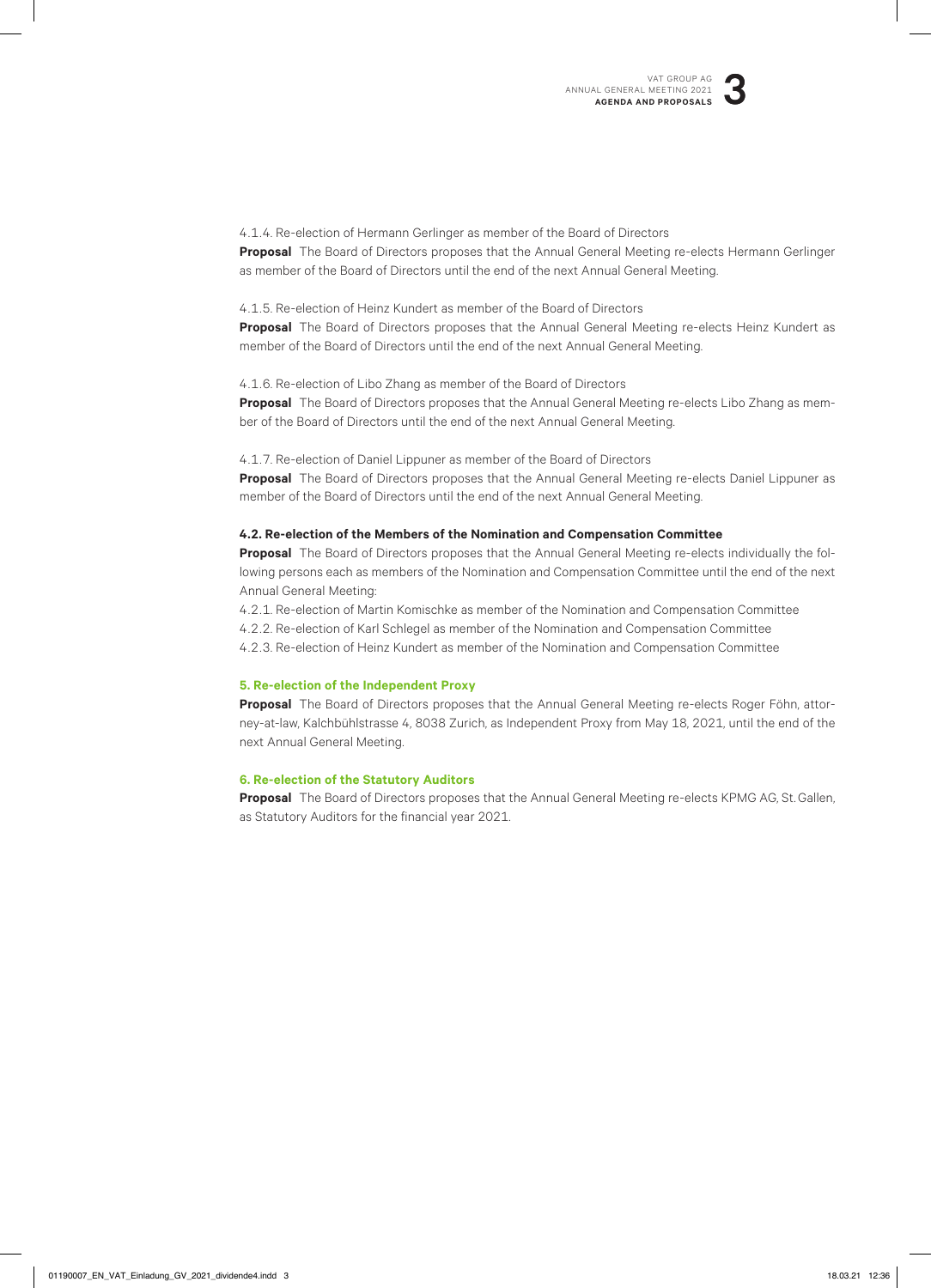

#### **7. Compensation**

#### **7.1. Consultative Vote on the Compensation Report for the Financial Year 2020**

**Proposal** The Board of Directors recommends that the Compensation Report 2020 contained in the Annual Report be approved (consultative vote).

**Explanations** The Compensation Report incorporates the basic principles for the compensation of the Board of Directors and the Group Executive Committee, as well as the remuneration awarded to the members of these two bodies for the financial year 2020. The Board of Directors is submitting the Compensation Report to shareholders for a consultative vote. The Compensation Report can be found on pages 60 to 72 of the Annual Report. The Annual Report can be accessed on the internet at www.vatvalve.com/Investor-Relations/investor-relations/financial-reports.

#### **7.2. Approval of actual Short-Term Variable Compensation (STI) of the Group Executive Committee (GEC) for the Financial Year 2020**

**Proposal** The Board of Directors proposes that the shareholders approve the actual amount of CHF 650,140 for the short-term variable compensation of the GEC for the financial year 2020.

**Explanations** Pursuant to the Articles of Association, shareholders annually approve the effective shortterm variable compensation amount of the GEC for the previous financial year.

In 2020, the business performance was marked by the significant cyclical recovery in capex mainly in the semiconductor market. The Group's net sales for the year increased by 21.4% to CHF 692 million. Reflecting the strong business performance, VAT posted an all-time record EBITDA margin of 31.4%. While the EBIT-DA, free cash flow and specification wins targets outperformed, the individual performance ranged from 86% to 126% of target for the GEC members. There was no discretion applied by the Board when determining the final performance achievements for 2020.

The effective short-term variable compensation amount of CHF 650,140 for the GEC for the financial year 2020 is disclosed in the Compensation Report on pages 69 ff.

#### **7.3. Approval of the Maximum Aggregate Amount of Fixed Compensation of the GEC for the Financial Year 2022**

**Proposal** The Board of Directors proposes that the shareholders approve a maximum aggregate amount of CHF 1,990,000 for the fixed compensation of the GEC for the financial year 2022.

**Explanations** Pursuant to the Articles of Association, shareholders annually approve the maximum aggregate amount of fixed compensation of the GEC for the next financial year.

The compensation policy of VAT is designed to support the business strategy of the company and to motivate executives to achieve the long-term goals of the company. The compensation of the GEC members is well balanced between fixed and variable compensation components, as well as between short-term and long-term incentives, so that their interests are aligned to those of our shareholders.

The amount of CHF 1,990,000 has been calculated on the basis of the compensation structure disclosed in the Compensation Report for three GEC members. The proposed amount remains unchanged compared to the total amount approved for the previous year by the Annual General Meeting 2020. It takes into consideration the current composition of the GEC. It includes annual base salaries for the GEC, estimated social security costs and a reserve for unforseen circumstances. There are no changes expected to the overall compensation structure of the GEC. Further details can be found on pages 69 to 71 of the Compensation Report.

The fixed compensation actually paid to GEC members in financial year 2022 will be disclosed in the 2022 Compensation Report, which will be submitted to a consultative vote by the shareholders.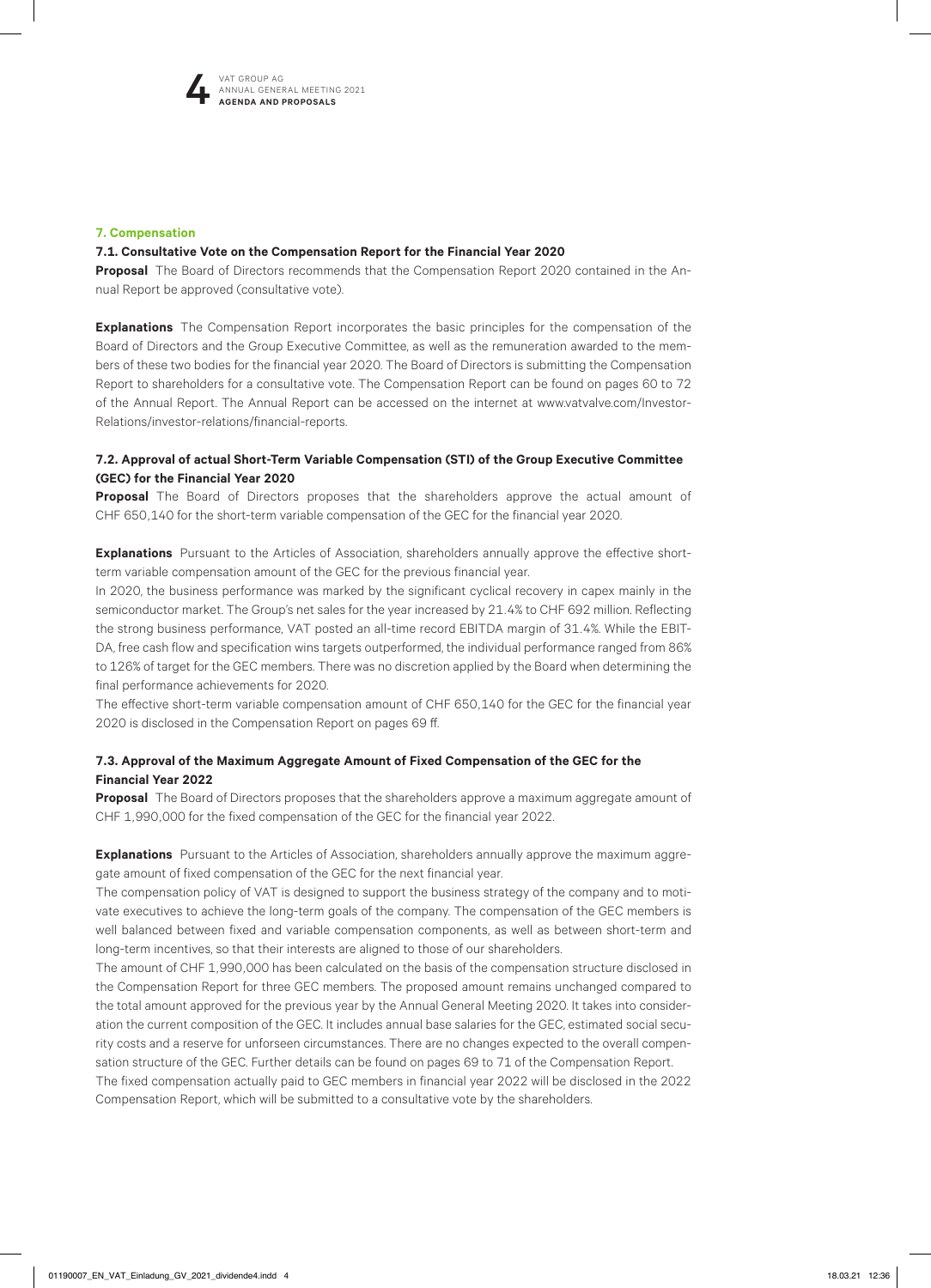#### **7.4. Approval of the Maximum Aggregate Amount of Long-Term Incentive (LTI) Compensation of the GEC for the Financial Year 2022**

**Proposal** The Board of Directors proposes that the shareholders approve a maximum aggregate amount of CHF 1,700,000 for the long-term incentive (LTI) compensation of the GEC for the financial year 2022.

**Explanations** Pursuant to the Articles of Association, shareholders annually approve the maximum aggregate amount of LTI compensation of the GEC for the next financial year.

The amount of CHF 1,700,000 has been calculated on the basis of the compensation structure disclosed in the Compensation Report for three GEC members. The proposed amount remains unchanged compared to the maximum aggregate amount approved for the previous year by the Annual General Meeting 2020. The amount takes into consideration the current composition of the GEC and assumes a maximum payout factor of 200%. The LTI compensation actually to be granted to the GEC members in financial year 2022 will be disclosed in the 2022 Compensation Report, which will be submitted to a consultative vote by the shareholders.

#### **7.5. Approval of the Maximum Aggregate Amount of Compensation of the Board of Directors from the Annual General Meeting of 2021 to the Annual General Meeting of 2022**

**Proposal** The Board of Directors proposes that a maximum aggregate amount of compensation of CHF CHF 1,101,000 of the Board of Directors be approved for the term of office from the Annual General Meeting 2021 to the Annual General Meeting 2022.

**Explanations** Pursuant to the Articles of Association, shareholders annually approve the maximum aggregate amount of compensation of the Board of Directors for the term of office until the next Annual General Meeting of shareholders.

In order to strengthen their independence, members of the Board of Directors of VAT receive a fixed compensation, delivered in cash (70%) and restricted shares (30%), as well as lump sum expenses. In exceptional cases, members of the Board may receive additional compensation for special tasks going beyond their role as member of the Board of Directors. Members of the Board of Directors do not receive any performance-related compensation. Any pension participation required to comply with local regulation, is financed by the board members at their own expense.

The amount of CHF 1,101,000 has been calculated for seven members of the Board of Directors on the basis of the compensation structure disclosed in the Compensation Report, including ten days of special work and a reserve for unforeseen circumstances. The increase of the proposed maximum aggregate amount of 9% is due to the increase of the fees for the BoD chair, membership and committee membership. Given that these fees were considerably below market median, a first adjustment of the overall Board compensation since the IPO is deemed appropriate. Further details on the compensation for the Board of Directors can be found on pages 68 to 69 of the 2020 Compensation Report. The compensation actually paid will be disclosed in the 2021 and 2022 Compensation Reports, which will be submitted to a consultative vote by the shareholders.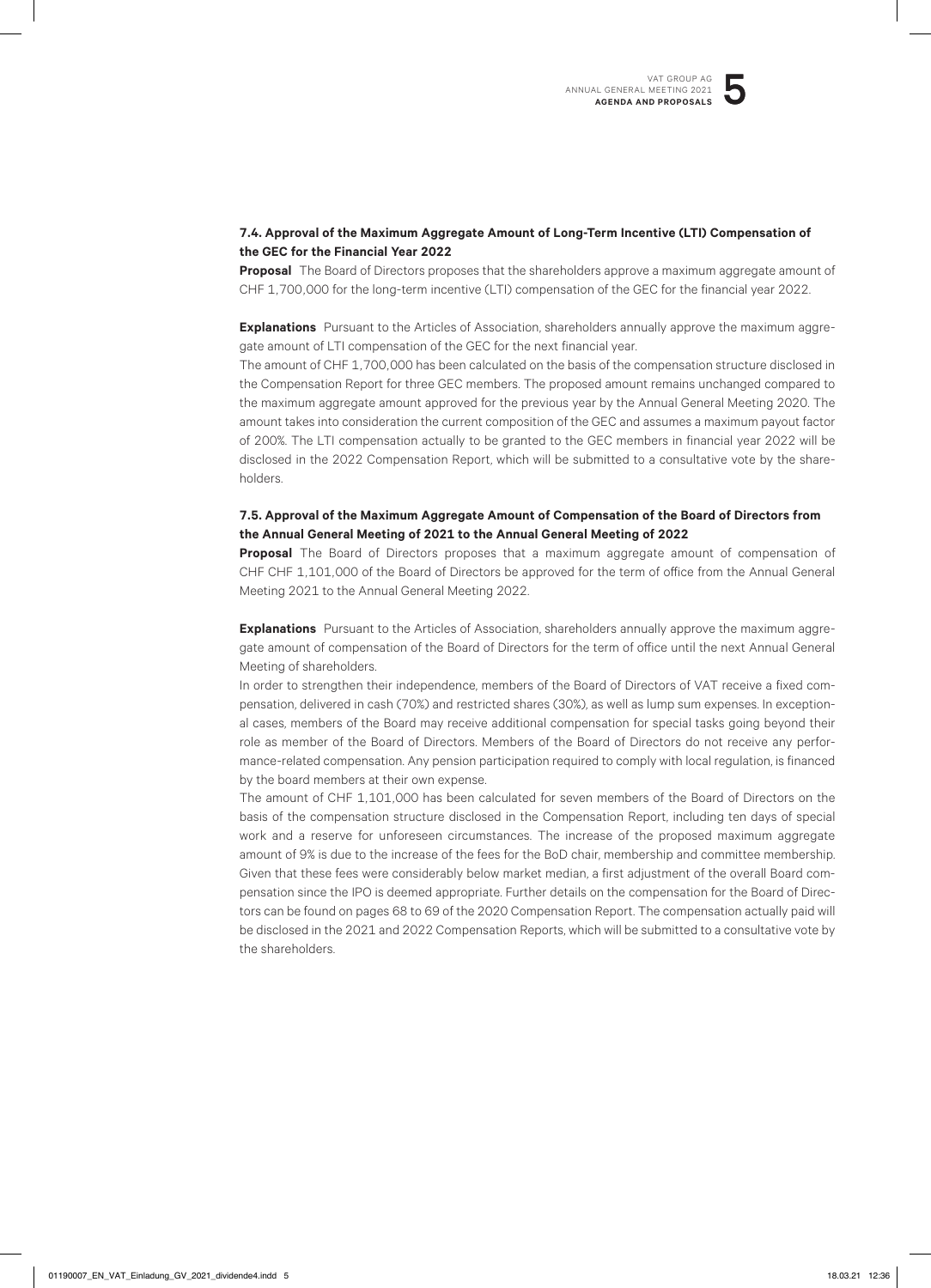

## Organizational Notes

#### **Documents**

The **Summary Report 2020** is enclosed to this invitation. As of April 23, 2021, the **2020 Annual Report,** including the statutory financial statements of VAT Group AG and the consolidated financial statements for the 2020 financial year as well as the audit report, is available for inspection at the Company's headquarters at Seelistrasse 1, 9469 Haag (Rheintal). It can also be accessed online at www.vatvalve.com/Investor-Relations/investor-relations/financial-reports. A printed version of the Annual Report can also be ordered by using the enclosed registration form or by sending an e-mail to investors@vat.ch. Further enclosed to this invitation are the **reply form** with the form for **proxy and instructions** to the Independent Proxy as well as a reply envelope.

#### **Independent Proxy**

With regard to representation at the Annual General Meeting on May 18, 2021, the following applies: Roger Föhn, attorney-at-law, Kalchbühlstrasse 4, 8038 Zürich, acts as **Independent Proxy.** If you wish to appoint Roger Föhn as your representative, please return your signed authorization and your instructions with the enclosed envelope. Instead of the written authorization, you may also give your authorization and instructions to the Independent Proxy electronically. Please refer to section 1 of the enclosed reply form for further details. The deadline for voting instructions to the Independent Proxy is May 14, 2021, 11.59 p.m.

#### **Voting Rights of Shareholders**

Only those shareholders whose names are on record in the share register of VAT Group AG with voting rights on **May 7, 2021** (effective date; closing of share register, 5.00 p.m. CEST), are entitled to exercise their voting rights.

#### **Publication**

The resolutions of the Annual General Meeting may be inspected from May 19, 2021, to June 11, 2021, and will be made available online at www.vatvalve.com/InvestorRelations/investor-relations/annual-general-meeting.

#### **Enclosures**

- Summary Report 2020
- Reply form with form for proxy and instructions to the Independent Proxy
- Reply envelope

The Invitation to vote at the Annual General Meeting via the Independent Proxy is published in English and German. The German version shall prevail.